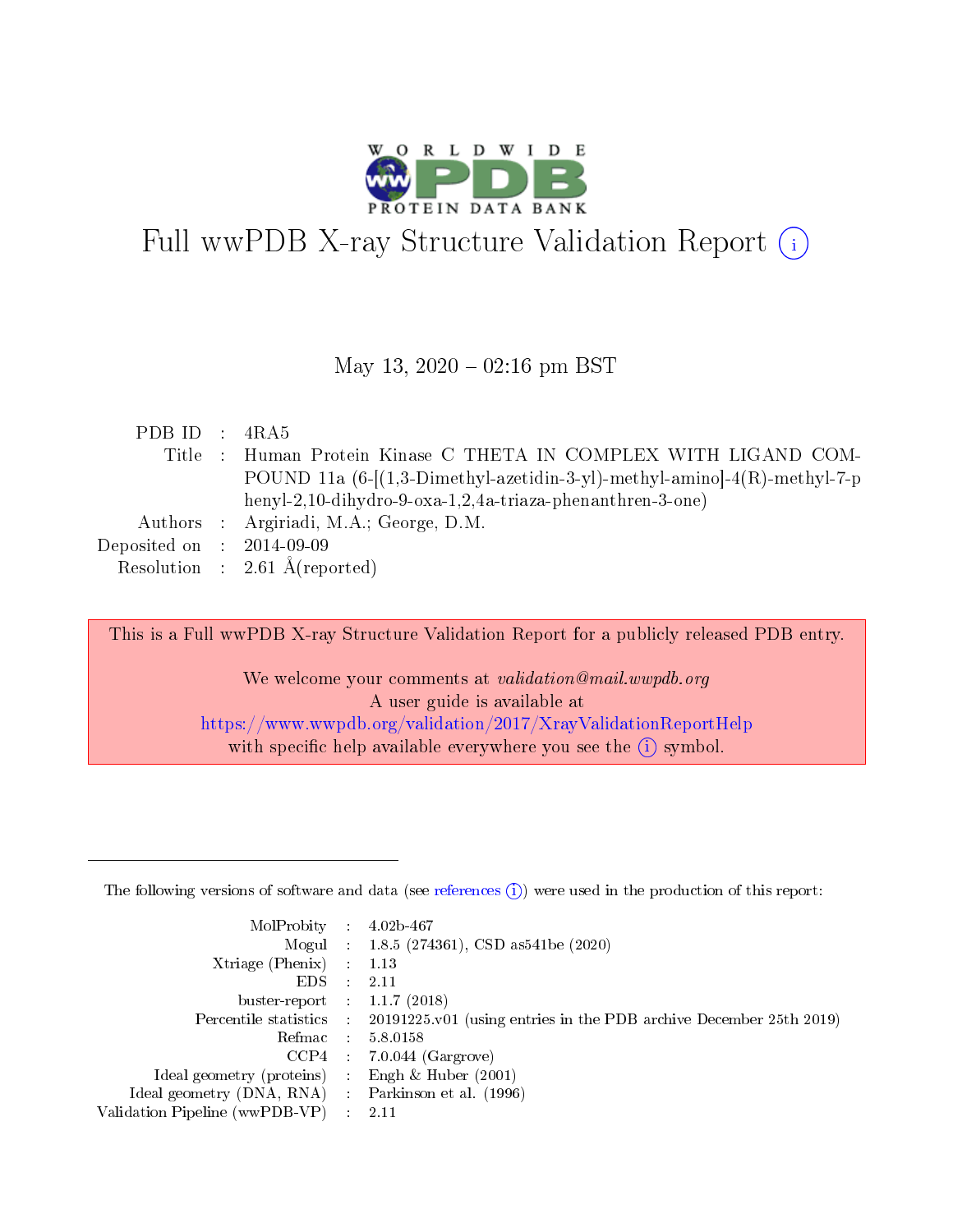# 1 [O](https://www.wwpdb.org/validation/2017/XrayValidationReportHelp#overall_quality)verall quality at a glance (i)

The following experimental techniques were used to determine the structure: X-RAY DIFFRACTION

The reported resolution of this entry is 2.61 Å.

Percentile scores (ranging between 0-100) for global validation metrics of the entry are shown in the following graphic. The table shows the number of entries on which the scores are based.



| Metric                | Whole archive<br>$(\#\text{Entries})$ | Similar resolution<br>$(\#\text{Entries}, \text{resolution range}(\text{\AA}))$ |
|-----------------------|---------------------------------------|---------------------------------------------------------------------------------|
| $R_{free}$            | 130704                                | 3797 (2.64-2.60)                                                                |
| Clashscore            | 141614                                | 4168 $(2.64-2.60)$                                                              |
| Ramachandran outliers | 138981                                | $4093(2.64-2.60)$                                                               |
| Sidechain outliers    | 138945                                | $4093(2.64-2.60)$                                                               |
| RSRZ outliers         | 127900                                | 3731 (2.64-2.60)                                                                |

The table below summarises the geometric issues observed across the polymeric chains and their fit to the electron density. The red, orange, yellow and green segments on the lower bar indicate the fraction of residues that contain outliers for  $>=3, 2, 1$  and 0 types of geometric quality criteria respectively. A grey segment represents the fraction of residues that are not modelled. The numeric value for each fraction is indicated below the corresponding segment, with a dot representing fractions <=5% The upper red bar (where present) indicates the fraction of residues that have poor fit to the electron density. The numeric value is given above the bar.

| Mol | $Chain \  Length$ | Quality of chain |    |  |  |
|-----|-------------------|------------------|----|--|--|
|     | 334               | 99%              |    |  |  |
|     | 334               | 5%<br>93%        | 7% |  |  |

The following table lists non-polymeric compounds, carbohydrate monomers and non-standard residues in protein, DNA, RNA chains that are outliers for geometric or electron-density-fit criteria:

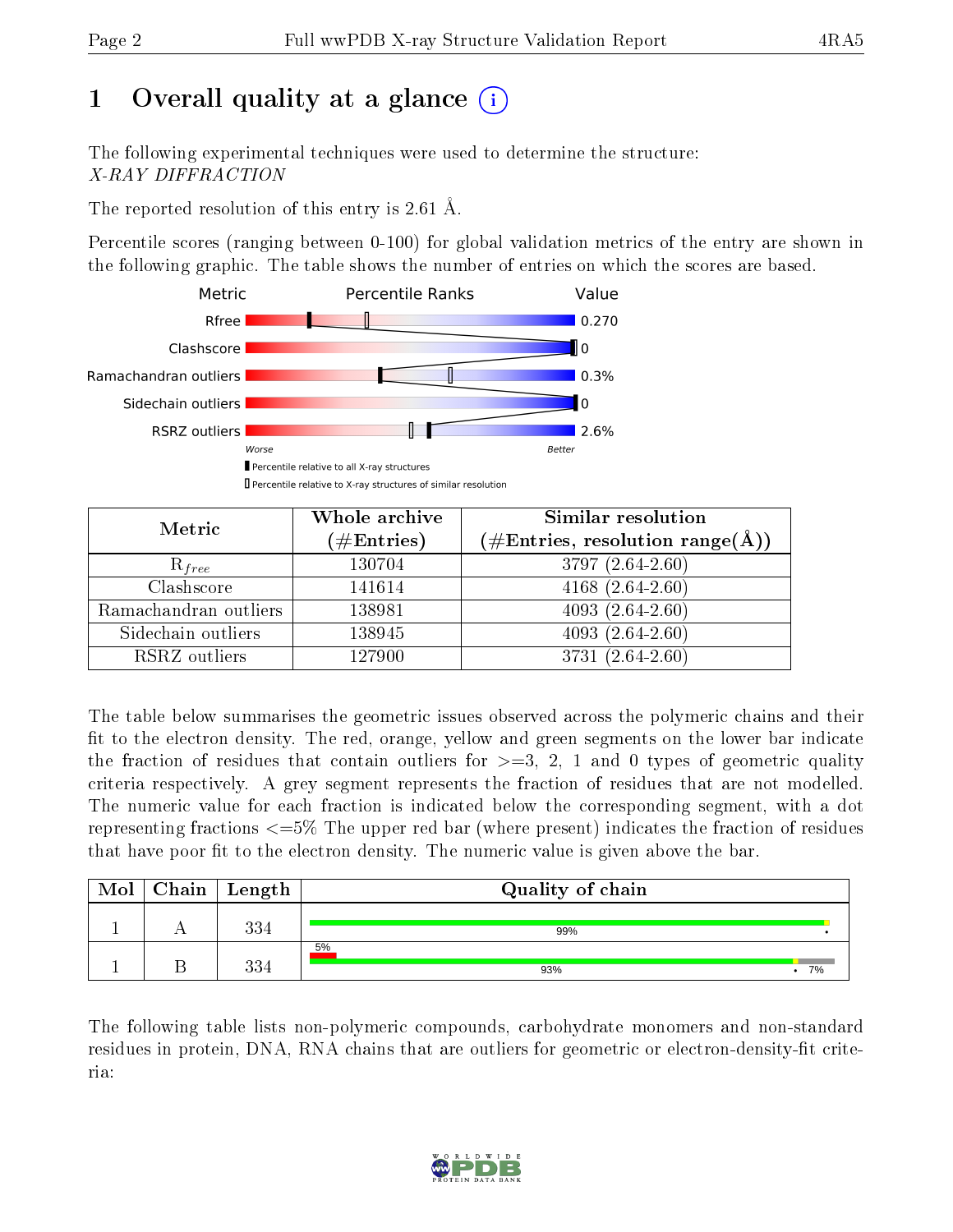|           |       |  | Mol   Type   Chain   Res   Chirality   Geometry   Clashes   Electron density |
|-----------|-------|--|------------------------------------------------------------------------------|
| $4$   EDO | . 804 |  |                                                                              |

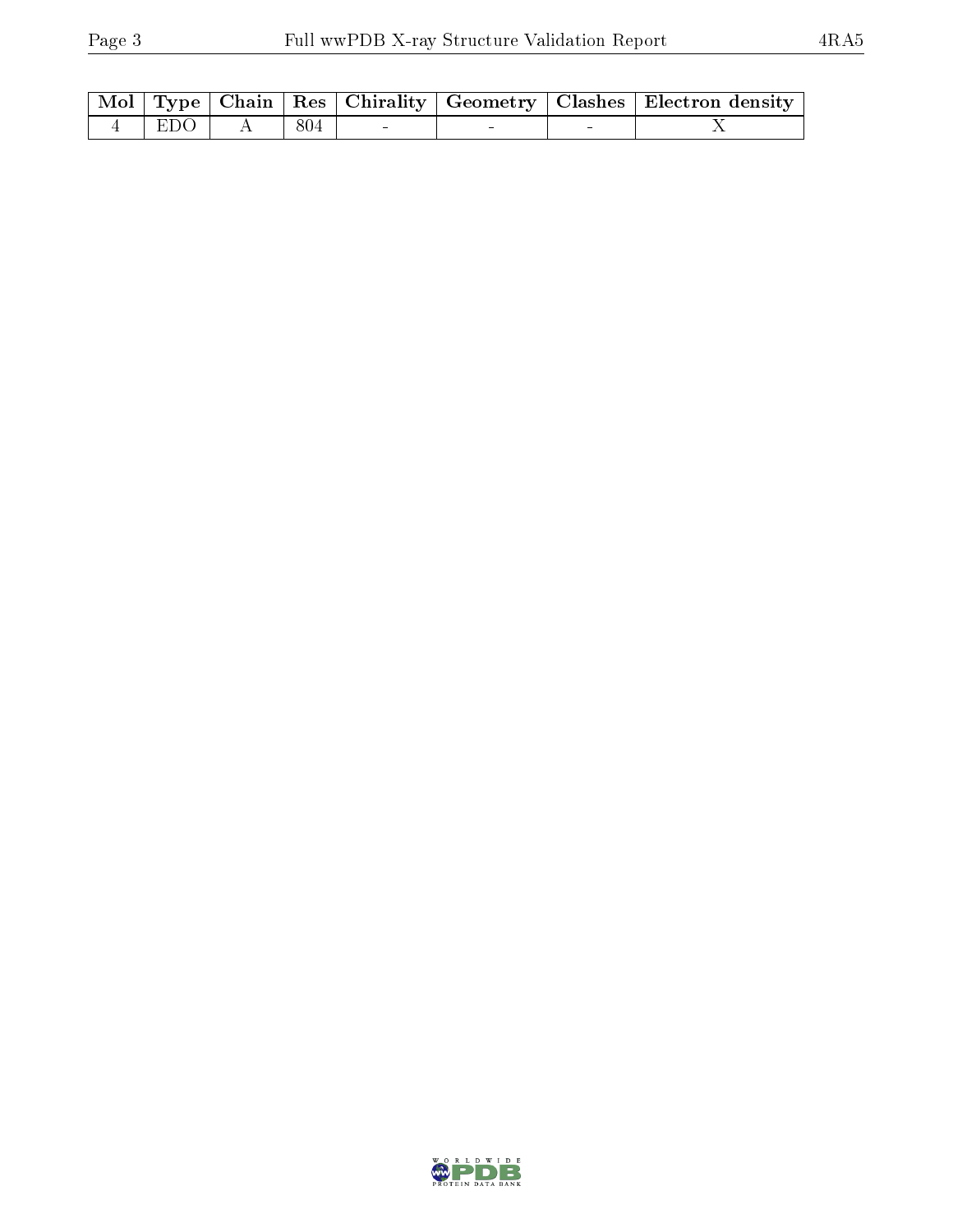# 2 Entry composition  $\left( \cdot \right)$

There are 5 unique types of molecules in this entry. The entry contains 5520 atoms, of which 0 are hydrogens and 0 are deuteriums.

In the tables below, the ZeroOcc column contains the number of atoms modelled with zero occupancy, the AltConf column contains the number of residues with at least one atom in alternate conformation and the Trace column contains the number of residues modelled with at most 2 atoms.

| Mol | $\Gamma$ Chain   Residues | Atoms |             |           |  |              | $\text{ZeroOcc}$   AltConf   Trace |     |  |  |
|-----|---------------------------|-------|-------------|-----------|--|--------------|------------------------------------|-----|--|--|
|     | 334                       | Total | $C = N$     |           |  |              | $\overline{P}$ $S$                 | 84  |  |  |
|     |                           | 2823  | 1823        | 473 505 2 |  |              | 20                                 |     |  |  |
|     | 312                       |       | Total C N O |           |  | $\mathbf{P}$ |                                    | 170 |  |  |
|     |                           | 2604  | 1684        | 435 464 2 |  |              | -19                                |     |  |  |

• Molecule 1 is a protein called HUMAN PROTEIN KINASE C THETA.

There are 6 discrepancies between the modelled and reference sequences:

| Chain        | Residue | Modelled   | Actual     | Comment               | Reference              |
|--------------|---------|------------|------------|-----------------------|------------------------|
|              | 381     | <b>GLU</b> | ILE.       | ENGINEERED MUTATION   | <b>UNP Q04759</b>      |
|              | 538     | <b>GLU</b> | THR.       | ENGINEERED MUTATION   | <b>UNP Q04759</b>      |
|              | 707     | <b>HIS</b> |            | <b>EXPRESSION TAG</b> | <b>UNP Q04759</b>      |
| <sub>R</sub> | 381     | <b>GLU</b> | <b>ILE</b> | ENGINEERED MUTATION   | <b>UNP Q04759</b>      |
| <sup>B</sup> | 538     | <b>GLU</b> | THR.       | ENGINEERED MUTATION   | $\overline{UNP$ Q04759 |
|              | 707     | <b>HIS</b> |            | <b>EXPRESSION TAG</b> | <b>UNP Q04759</b>      |

• Molecule 2 is  $(1R)-9-[(1,3-dimethylazetidin-3-y])(methyl)aminol-1-methyl-8-phenyl-3,5$ dihydro[1,2,4]triazino[3,4-c][1,4]benzoxazin-2(1H)-one (three-letter code: 3L0) (formula:  $C_{23}H_{27}N_5O_2$ .

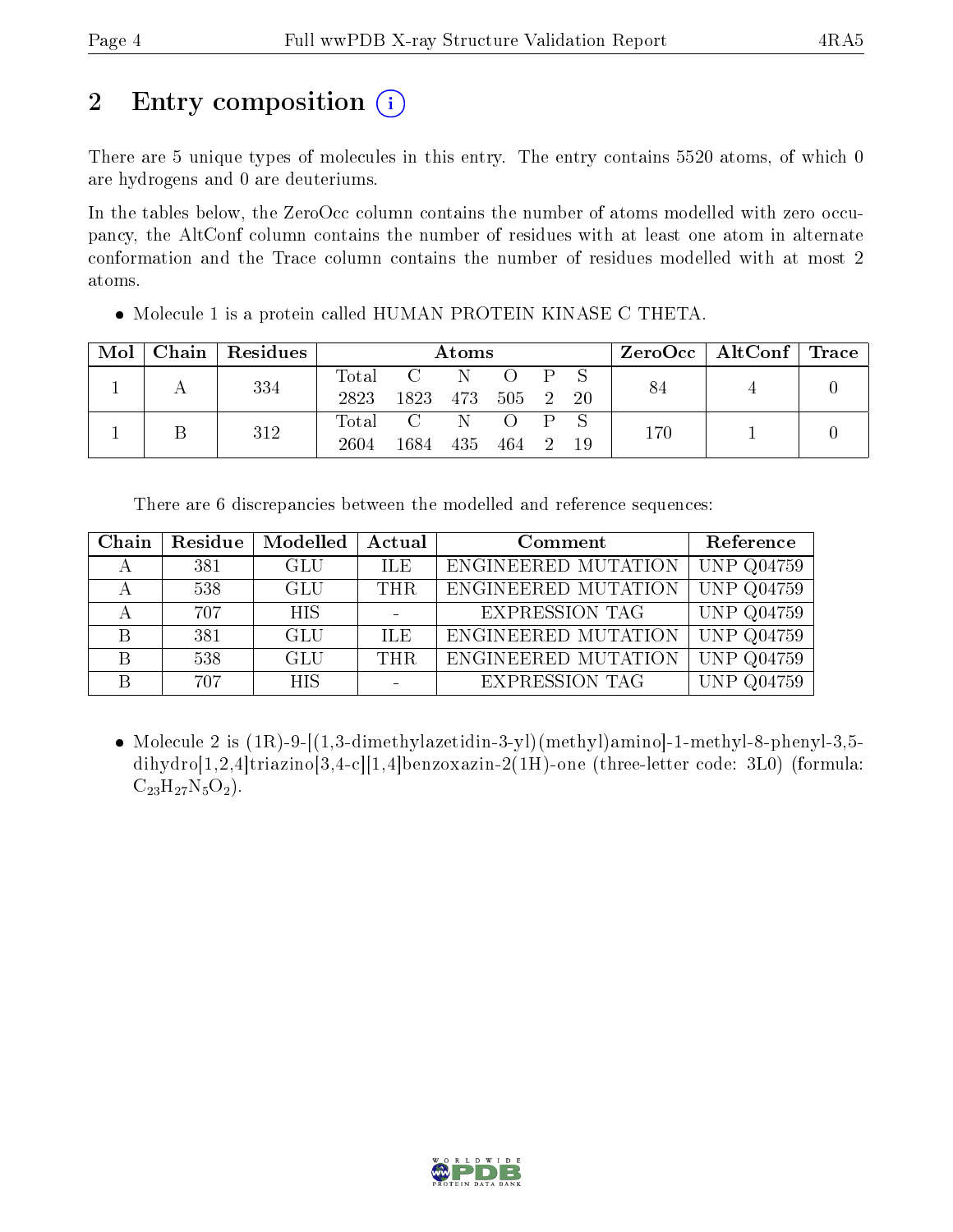

|  | Mol   Chain   Residues | <b>Atoms</b>      |        |        | ZeroOcc   AltConf |  |
|--|------------------------|-------------------|--------|--------|-------------------|--|
|  |                        | Total C N O<br>30 | 23 5 2 |        |                   |  |
|  |                        | Total C N O<br>30 |        | 23 5 2 |                   |  |

Molecule 3 is SODIUM ION (three-letter code: NA) (formula: Na).

|  | $Mol$   Chain   Residues | Atoms        | ZeroOcc   AltConf |  |
|--|--------------------------|--------------|-------------------|--|
|  |                          | Total<br>Na. |                   |  |

 $\bullet$  Molecule 4 is 1,2-ETHANEDIOL (three-letter code: EDO) (formula:  $\rm{C_2H_6O_2}).$ 



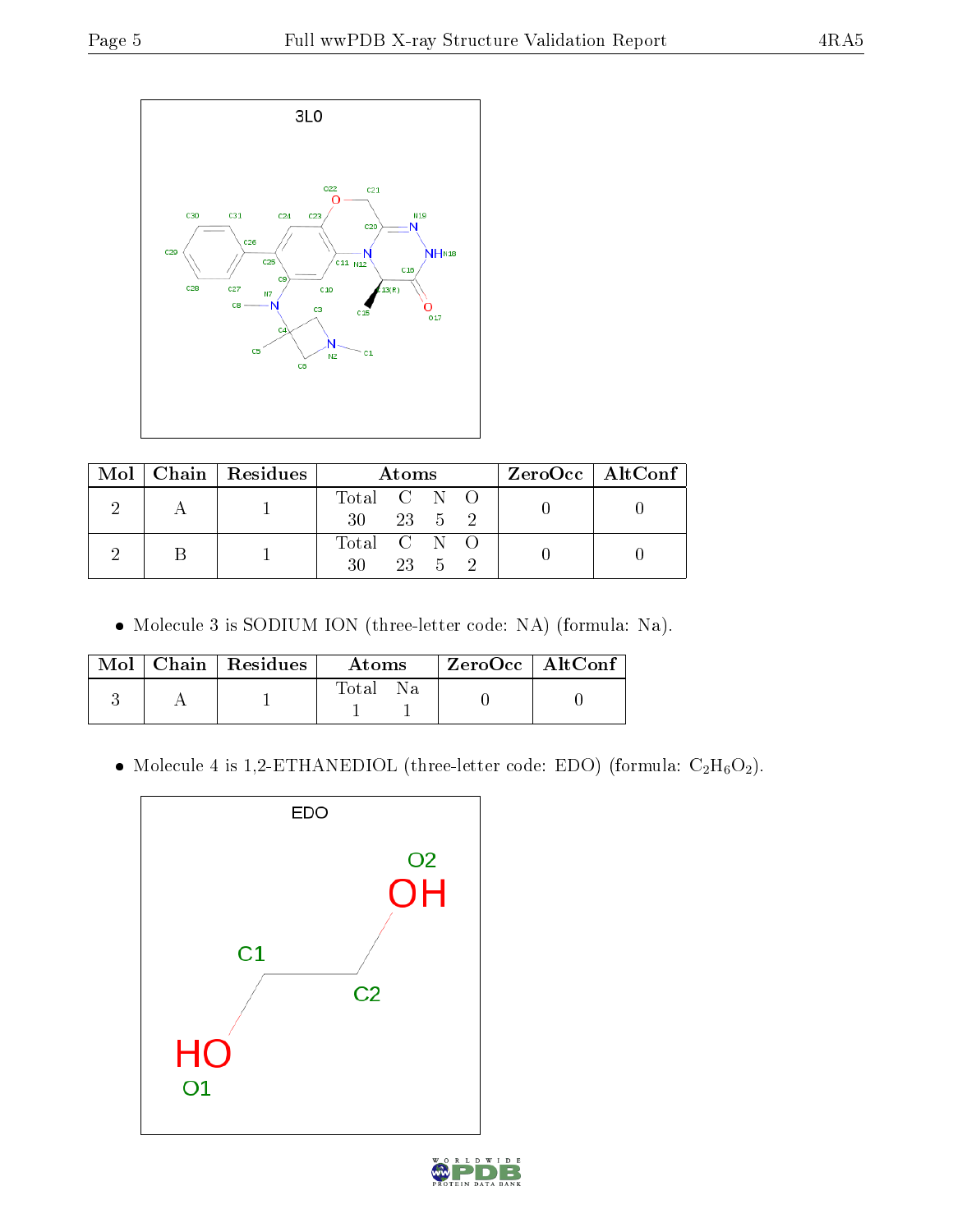|  | $Mol$   Chain   Residues | Atoms     | ZeroOcc   AltConf |
|--|--------------------------|-----------|-------------------|
|  |                          | Total C O |                   |
|  |                          | Total C O |                   |

 $\bullet\,$  Molecule 5 is water.

|  | $Mol$   Chain   Residues | Atoms         | ZeroOcc   AltConf |
|--|--------------------------|---------------|-------------------|
|  |                          | Total O<br>21 |                   |
|  |                          | Total O       |                   |

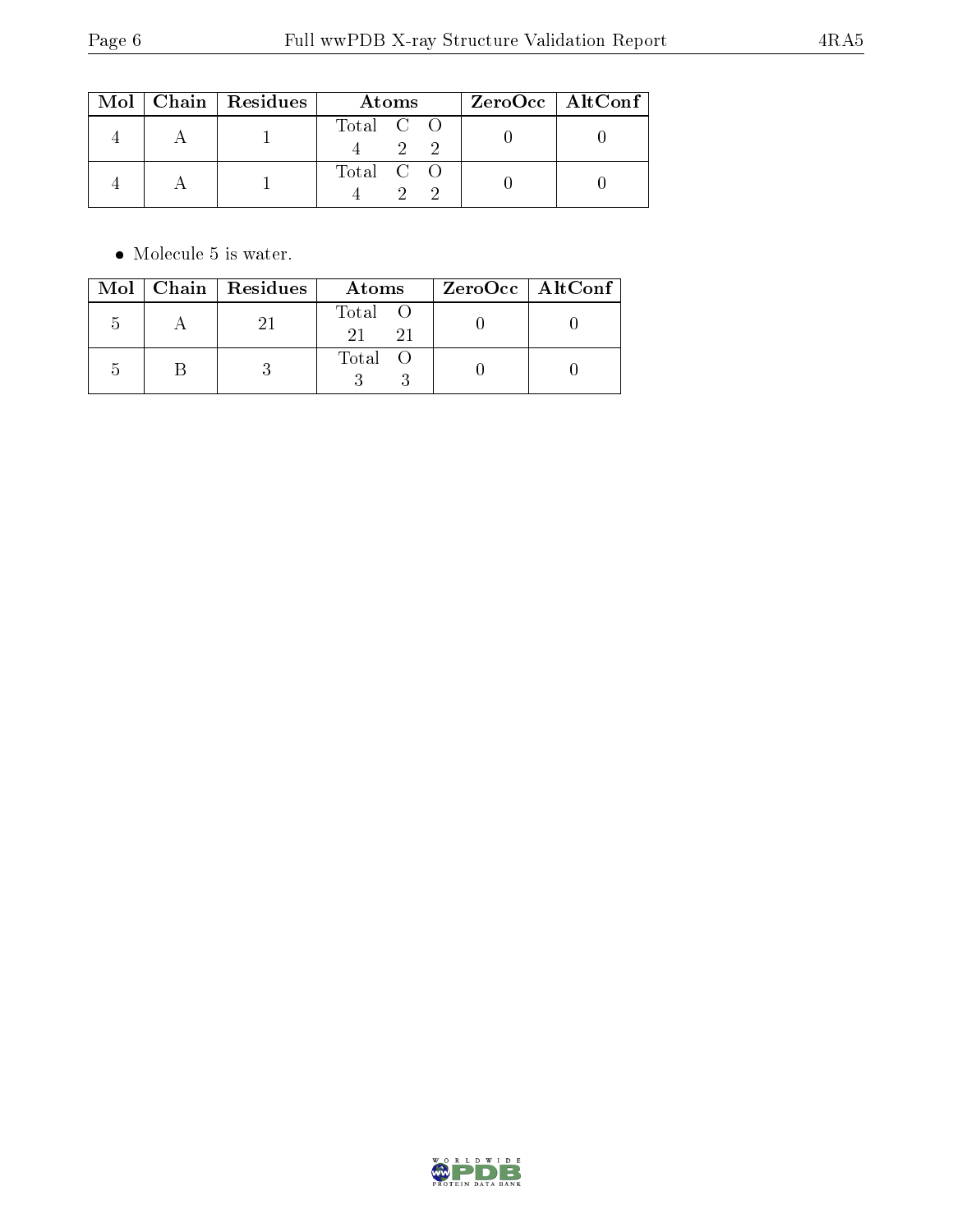# 3 Residue-property plots  $(i)$

These plots are drawn for all protein, RNA and DNA chains in the entry. The first graphic for a chain summarises the proportions of the various outlier classes displayed in the second graphic. The second graphic shows the sequence view annotated by issues in geometry and electron density. Residues are color-coded according to the number of geometric quality criteria for which they contain at least one outlier: green  $= 0$ , yellow  $= 1$ , orange  $= 2$  and red  $= 3$  or more. A red dot above a residue indicates a poor fit to the electron density (RSRZ  $> 2$ ). Stretches of 2 or more consecutive residues without any outlier are shown as a green connector. Residues present in the sample, but not in the model, are shown in grey.

• Molecule 1: HUMAN PROTEIN KINASE C THETA



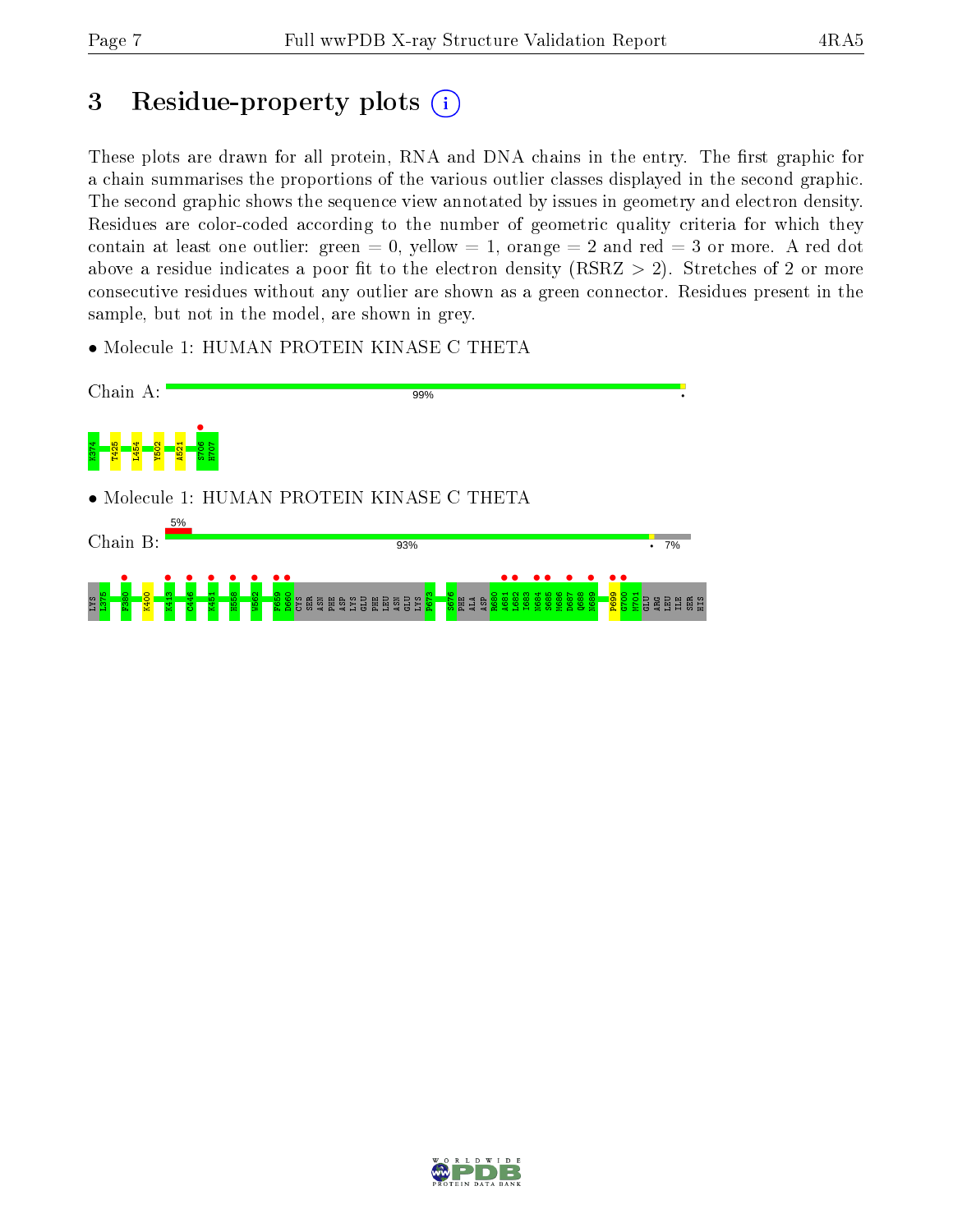# 4 Data and refinement statistics  $(i)$

| Property                                                             | Value                                            | Source     |
|----------------------------------------------------------------------|--------------------------------------------------|------------|
| Space group                                                          | P 21 21 21                                       | Depositor  |
| Cell constants                                                       | 77.03Å<br>74.82Å<br>147.55Å                      |            |
| a, b, c, $\alpha$ , $\beta$ , $\gamma$                               | $90.00^\circ$<br>$90.00^\circ$<br>$90.00^\circ$  | Depositor  |
| Resolution $(A)$                                                     | 2.61<br>73.77<br>$\frac{1}{2}$ and $\frac{1}{2}$ | Depositor  |
|                                                                      | 43.40<br>$-2.61$                                 | <b>EDS</b> |
| % Data completeness                                                  | $99.1(73.77-2.61)$                               | Depositor  |
| (in resolution range)                                                | 99.1 (43.40-2.61)                                | <b>EDS</b> |
| $\mathrm{R}_{merge}$                                                 | 0.05                                             | Depositor  |
| $\mathrm{R}_{sym}$                                                   | (Not available)                                  | Depositor  |
| $\sqrt{I/\sigma(I)} > 1$                                             | $2.92$ (at 2.61Å)                                | Xtriage    |
| Refinement program                                                   | <b>REFMAC 5.2.0005</b>                           | Depositor  |
|                                                                      | $0.228$ , $0.277$                                | Depositor  |
| $R, R_{free}$                                                        | 0.232<br>0.270<br>$\mathbf{A}$                   | DCC        |
| $R_{free}$ test set                                                  | 912 reflections $(3.46\%)$                       | wwPDB-VP   |
| Wilson B-factor $(A^2)$                                              | 55.1                                             | Xtriage    |
| Anisotropy                                                           | 0.836                                            | Xtriage    |
| Bulk solvent $k_{sol}(e/\mathring{A}^3)$ , $B_{sol}(\mathring{A}^2)$ | $0.32$ , 46.3                                    | <b>EDS</b> |
| $\overline{L-test for}$ twinning <sup>2</sup>                        | $< L >$ = 0.48, $< L2$ = 0.32                    | Xtriage    |
| Estimated twinning fraction                                          | $0.026$ for k,h,-l                               | Xtriage    |
| $F_o, F_c$ correlation                                               | 0.93                                             | <b>EDS</b> |
| Total number of atoms                                                | 5520                                             | wwPDB-VP   |
| Average B, all atoms $(A^2)$                                         | 71.0                                             | wwPDB-VP   |

Xtriage's analysis on translational NCS is as follows: The largest off-origin peak in the Patterson function is  $3.50\%$  of the height of the origin peak. No significant pseudotranslation is detected.

<sup>&</sup>lt;sup>2</sup>Theoretical values of  $\langle |L| \rangle$ ,  $\langle L^2 \rangle$  for acentric reflections are 0.5, 0.333 respectively for untwinned datasets, and 0.375, 0.2 for perfectly twinned datasets.



<span id="page-7-1"></span><span id="page-7-0"></span><sup>1</sup> Intensities estimated from amplitudes.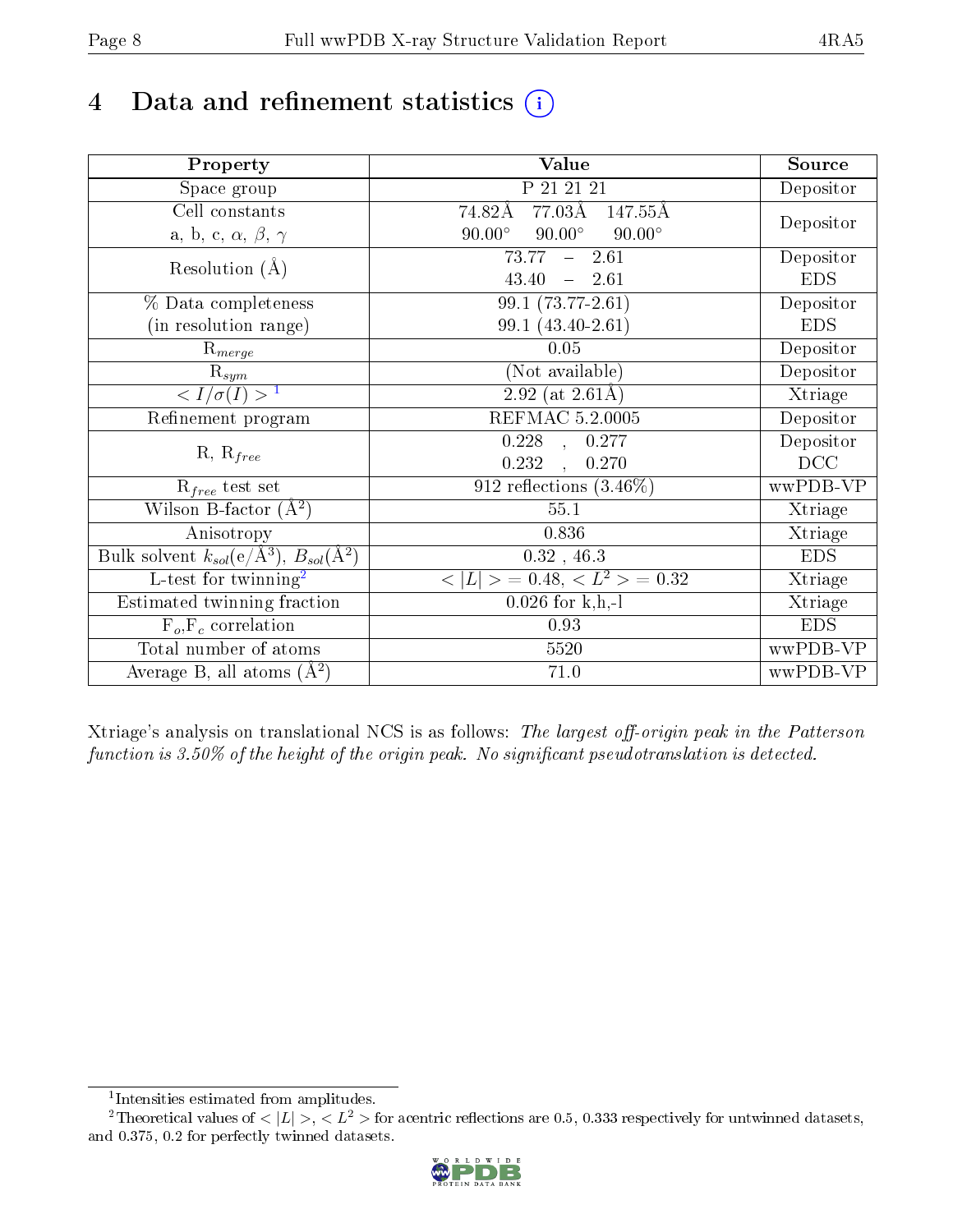# 5 Model quality  $(i)$

## 5.1 Standard geometry  $(i)$

Bond lengths and bond angles in the following residue types are not validated in this section: NA, 3L0, EDO, SEP

The Z score for a bond length (or angle) is the number of standard deviations the observed value is removed from the expected value. A bond length (or angle) with  $|Z| > 5$  is considered an outlier worth inspection. RMSZ is the root-mean-square of all Z scores of the bond lengths (or angles).

| Mol | Chain |      | Bond lengths | Bond angles |             |  |
|-----|-------|------|--------------|-------------|-------------|--|
|     |       | RMSZ | $\# Z  > 5$  | RMSZ        | $\ Z\  > 5$ |  |
|     |       | 0.46 | 0/2877       | 0.58        | 0/3865      |  |
|     | R     | 0.47 | 0/2651       | 0.58        | 0/3560      |  |
| ΔH  | A II  | 0.47 | /5528        | 0.58        | 7425        |  |

There are no bond length outliers.

There are no bond angle outliers.

There are no chirality outliers.

There are no planarity outliers.

### $5.2$  Too-close contacts  $(i)$

In the following table, the Non-H and H(model) columns list the number of non-hydrogen atoms and hydrogen atoms in the chain respectively. The H(added) column lists the number of hydrogen atoms added and optimized by MolProbity. The Clashes column lists the number of clashes within the asymmetric unit, whereas Symm-Clashes lists symmetry related clashes.

|   |   |      | Mol   Chain   Non-H   H(model) | H(added) | $\text{Classes} \mid \text{Symm-Class}$ |
|---|---|------|--------------------------------|----------|-----------------------------------------|
|   |   | 2823 |                                | 2759     |                                         |
|   | В | 2604 |                                | 2558     |                                         |
| റ | Α | 30   |                                | 27       |                                         |
| റ | R | 30   |                                | 27       |                                         |
| ົ | А |      |                                |          |                                         |
|   | A |      |                                | 12       |                                         |
| 5 |   | 21   |                                |          |                                         |
| 5 | R |      |                                |          |                                         |
|   |   | 5520 |                                | 5383     |                                         |

The all-atom clashscore is defined as the number of clashes found per 1000 atoms (including hydrogen atoms). The all-atom clashscore for this structure is 0.

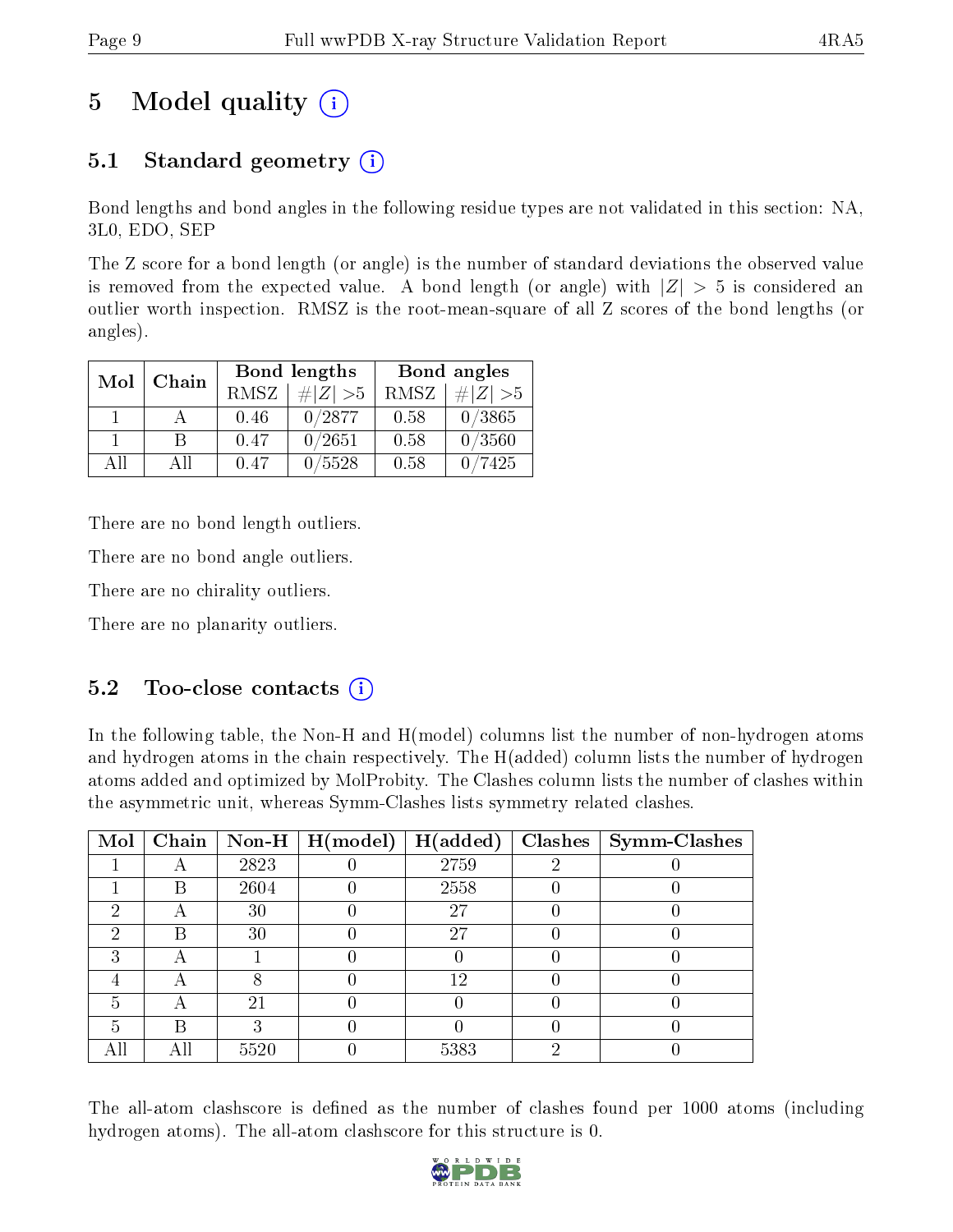| Atom-1              | Atom-2                                             | Interatomic<br>distance $(A)$ | Clash<br>overlap $(A)$ |  |
|---------------------|----------------------------------------------------|-------------------------------|------------------------|--|
| 1: A:425:THR:HG21   | $1:$ A:454:LEU:HD13.                               | 199                           | I 44                   |  |
| $1:$ A:502: TYR: OH | $1 \cdot A \cdot 521 \cdot A \cdot A \cdot \Omega$ |                               |                        |  |

All (2) close contacts within the same asymmetric unit are listed below, sorted by their clash magnitude.

There are no symmetry-related clashes.

### 5.3 Torsion angles (i)

#### 5.3.1 Protein backbone  $(i)$

In the following table, the Percentiles column shows the percent Ramachandran outliers of the chain as a percentile score with respect to all X-ray entries followed by that with respect to entries of similar resolution.

The Analysed column shows the number of residues for which the backbone conformation was analysed, and the total number of residues.

| Mol | Chain | Analysed          | Allowed  <br>Favoured |           | $\mid$ Outliers $\mid$ | Percentiles |                             |  |
|-----|-------|-------------------|-----------------------|-----------|------------------------|-------------|-----------------------------|--|
|     |       | $334/334$ (100\%) | 325(97%)              | $9(3\%)$  |                        |             | $\boxed{100}$ $\boxed{100}$ |  |
|     | Β     | $306/334(92\%)$   | $295(96\%)$           | $9(3\%)$  | $2(1\%)$               | 22          | 41                          |  |
| All | Αll   | $640/668$ (96\%)  | 620 (97%)             | $18(3\%)$ | $2(0\%)$               | 41          | 62                          |  |

All (2) Ramachandran outliers are listed below:

| Mol | Chain | Res | ype |
|-----|-------|-----|-----|
|     |       |     |     |
|     |       | 399 |     |

#### 5.3.2 Protein sidechains  $(i)$

In the following table, the Percentiles column shows the percent sidechain outliers of the chain as a percentile score with respect to all X-ray entries followed by that with respect to entries of similar resolution.

The Analysed column shows the number of residues for which the sidechain conformation was analysed, and the total number of residues.

| $Mol$   Chain | Analysed                        |  | Rotameric   Outliers   Percentiles                                     |  |
|---------------|---------------------------------|--|------------------------------------------------------------------------|--|
|               | $305/301$ (101\%)   305 (100\%) |  | $\begin{array}{ c c c c c }\n\hline\n100 & 100 \\ \hline\n\end{array}$ |  |

Continued on next page...

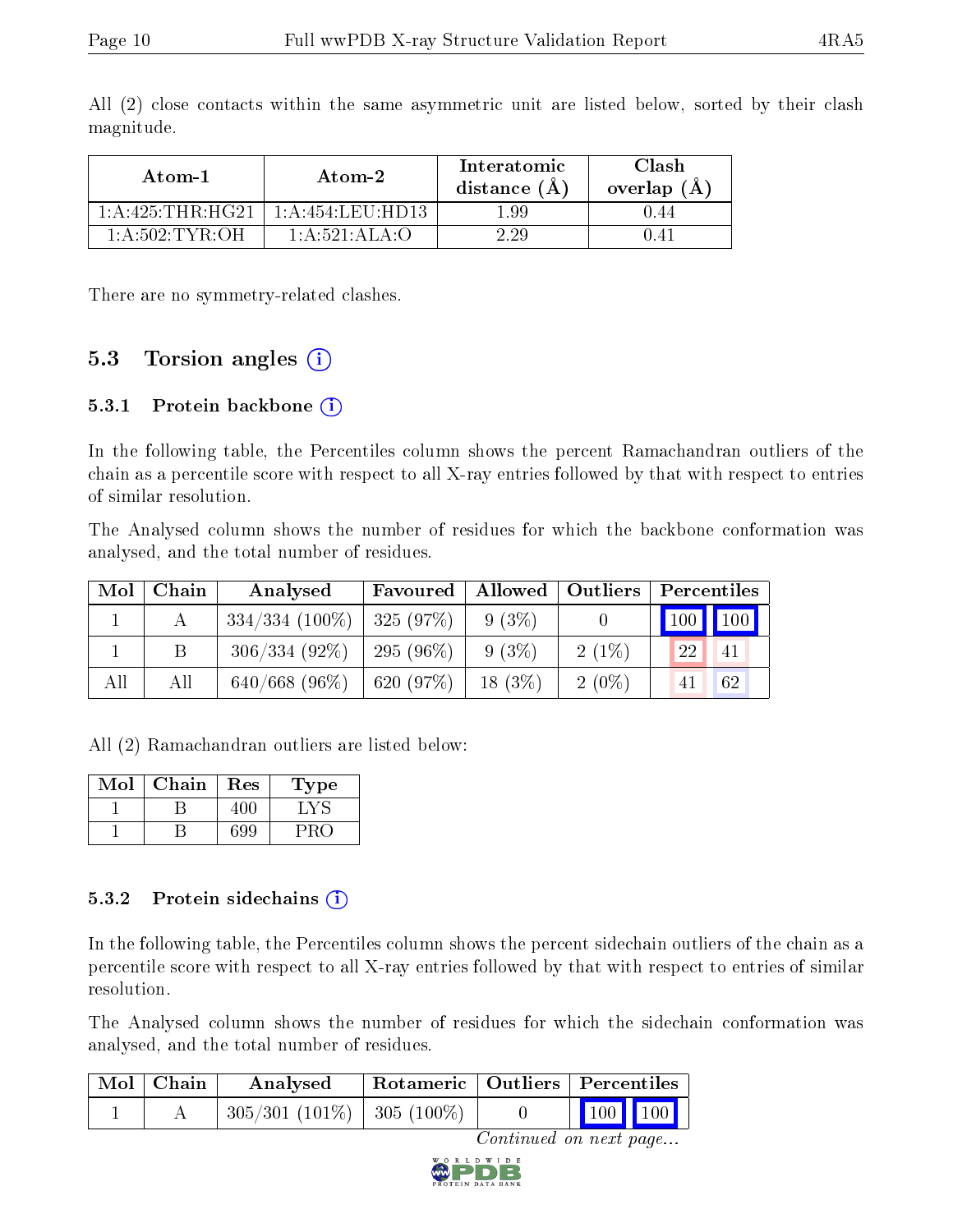Continued from previous page...

| Mol | ⊢Chain | Analysed        | Rotameric   Outliers   Percentiles |  |                              |  |  |
|-----|--------|-----------------|------------------------------------|--|------------------------------|--|--|
|     |        | $281/301(93\%)$ | $281(100\%)$                       |  | 100 100                      |  |  |
|     | All    | 586/602(97%)    | 586 $(100\%)$                      |  | $\mid$ 100 $\mid$ 100 $\mid$ |  |  |

There are no protein residues with a non-rotameric sidechain to report.

Some sidechains can be flipped to improve hydrogen bonding and reduce clashes. All (1) such sidechains are listed below:

| Mol | Chain | $\pm$ Res $^+$ | vpe |
|-----|-------|----------------|-----|
|     |       |                |     |

#### 5.3.3 RNA  $(i)$

There are no RNA molecules in this entry.

### 5.4 Non-standard residues in protein, DNA, RNA chains (i)

4 non-standard protein/DNA/RNA residues are modelled in this entry.

In the following table, the Counts columns list the number of bonds (or angles) for which Mogul statistics could be retrieved, the number of bonds (or angles) that are observed in the model and the number of bonds (or angles) that are defined in the Chemical Component Dictionary. The Link column lists molecule types, if any, to which the group is linked. The Z score for a bond length (or angle) is the number of standard deviations the observed value is removed from the expected value. A bond length (or angle) with  $|Z| > 2$  is considered an outlier worth inspection. RMSZ is the root-mean-square of all Z scores of the bond lengths (or angles).

| Mol |            | Chain | Res | Link |        | Bond lengths |         |         | Bond angles |                 |  |
|-----|------------|-------|-----|------|--------|--------------|---------|---------|-------------|-----------------|--|
|     | Type       |       |     |      | Counts | RMSZ         | Z   > 2 | Counts  | RMSZ        | # $ Z  > 2$     |  |
|     | <b>SEP</b> | А     | 676 |      | 8,9,10 | 1.53         | 1(12%)  | 8,12,14 | 1.41        | 2(25%)          |  |
|     | <b>SEP</b> | Β     | 676 |      | 8,9,10 | 1.58         | (12%)   | 8,12,14 | 1.39        | (12%)           |  |
|     | <b>SEP</b> | А     | 695 |      | 8,9,10 | 1.54         | (12%)   | 8,12,14 | 1.03        | $\sqrt{(12\%)}$ |  |
|     | <b>SEP</b> | Β     | 695 |      | 8,9,10 | 1.54         | $12\%)$ | 8,12,14 | 1.22        | (12%)           |  |

In the following table, the Chirals column lists the number of chiral outliers, the number of chiral centers analysed, the number of these observed in the model and the number defined in the Chemical Component Dictionary. Similar counts are reported in the Torsion and Rings columns. '-' means no outliers of that kind were identified.

|            |     |  | Mol   Type   Chain   Res   Link   Chirals   Torsions   Rings |  |
|------------|-----|--|--------------------------------------------------------------|--|
| <b>SEP</b> | 676 |  | 0/5/8/10                                                     |  |

Continued on next page...

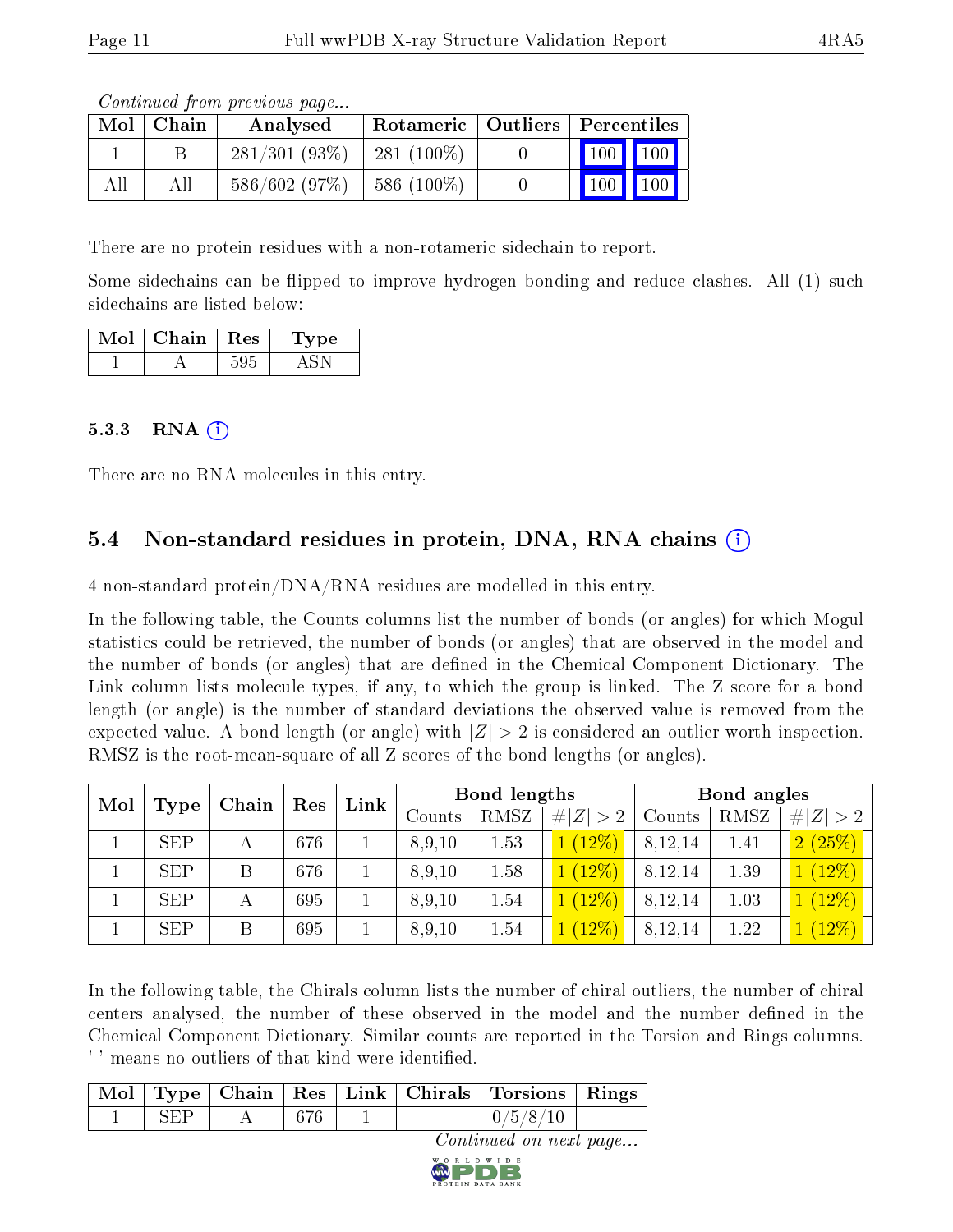|            |     |  | Mol   Type   Chain   Res   Link   Chirals   Torsions   Rings |  |
|------------|-----|--|--------------------------------------------------------------|--|
| SEP        | 676 |  | 0/5/8/10                                                     |  |
| <b>SEP</b> | 695 |  | 0/5/8/10                                                     |  |
| SEP        | 695 |  | 0/5/8/10                                                     |  |

Continued from previous page...

All (4) bond length outliers are listed below:

| Mol | Chain | $\operatorname{Res}$ | Type | $+$ Atoms $+$           |      | $\Box$ Observed(A) | Ideal(A  |
|-----|-------|----------------------|------|-------------------------|------|--------------------|----------|
|     |       | 676                  | SEP  | $P-O1P$                 | 3.45 | $1.61\,$           | 1.50     |
|     |       | 695                  | SEP  | $P-O1P$                 | 3.42 | 1.61               | 1.50     |
|     |       | 676                  | SEP  | $P-O1P$                 | 3.41 | $1.61\,$           | $1.50\,$ |
|     |       | 695                  | SFP  | $P$ -O <sub>1</sub> $P$ | 3.36 | 1.61               | $1.50\,$ |

All (5) bond angle outliers are listed below:

| Mol | Chain | $\operatorname{Res}% \left( \mathcal{N}\right) \equiv\operatorname{Res}(\mathcal{N}_{0},\mathcal{N}_{0})$ | Type       | Atoms      |         | Observed $(°)$ | Ideal $(°)$ |
|-----|-------|-----------------------------------------------------------------------------------------------------------|------------|------------|---------|----------------|-------------|
|     |       | 676                                                                                                       | <b>SEP</b> | OG-CB-CA   | 2.80    | 110.87         | 108.14      |
|     |       | 676                                                                                                       | SEP        | $OG-CB-CA$ | 2.69    | 110.77         | 108.14      |
|     |       | 695                                                                                                       | SEP        | $OG-CB-CA$ | 2.25    | 110.34         | 108.14      |
|     |       | 695                                                                                                       | <b>SEP</b> | P-OG-CB    | $-2.22$ | 112.19         | 118.30      |
|     |       | 676                                                                                                       | <b>SEP</b> | P-OG-CB    | $-2.19$ | 112.27         | 118.30      |

There are no chirality outliers.

There are no torsion outliers.

There are no ring outliers.

No monomer is involved in short contacts.

#### 5.5 Carbohydrates (i)

There are no carbohydrates in this entry.

### 5.6 Ligand geometry  $(i)$

Of 5 ligands modelled in this entry, 1 is monoatomic - leaving 4 for Mogul analysis.

In the following table, the Counts columns list the number of bonds (or angles) for which Mogul statistics could be retrieved, the number of bonds (or angles) that are observed in the model and the number of bonds (or angles) that are defined in the Chemical Component Dictionary. The Link column lists molecule types, if any, to which the group is linked. The Z score for a bond length (or angle) is the number of standard deviations the observed value is removed from the

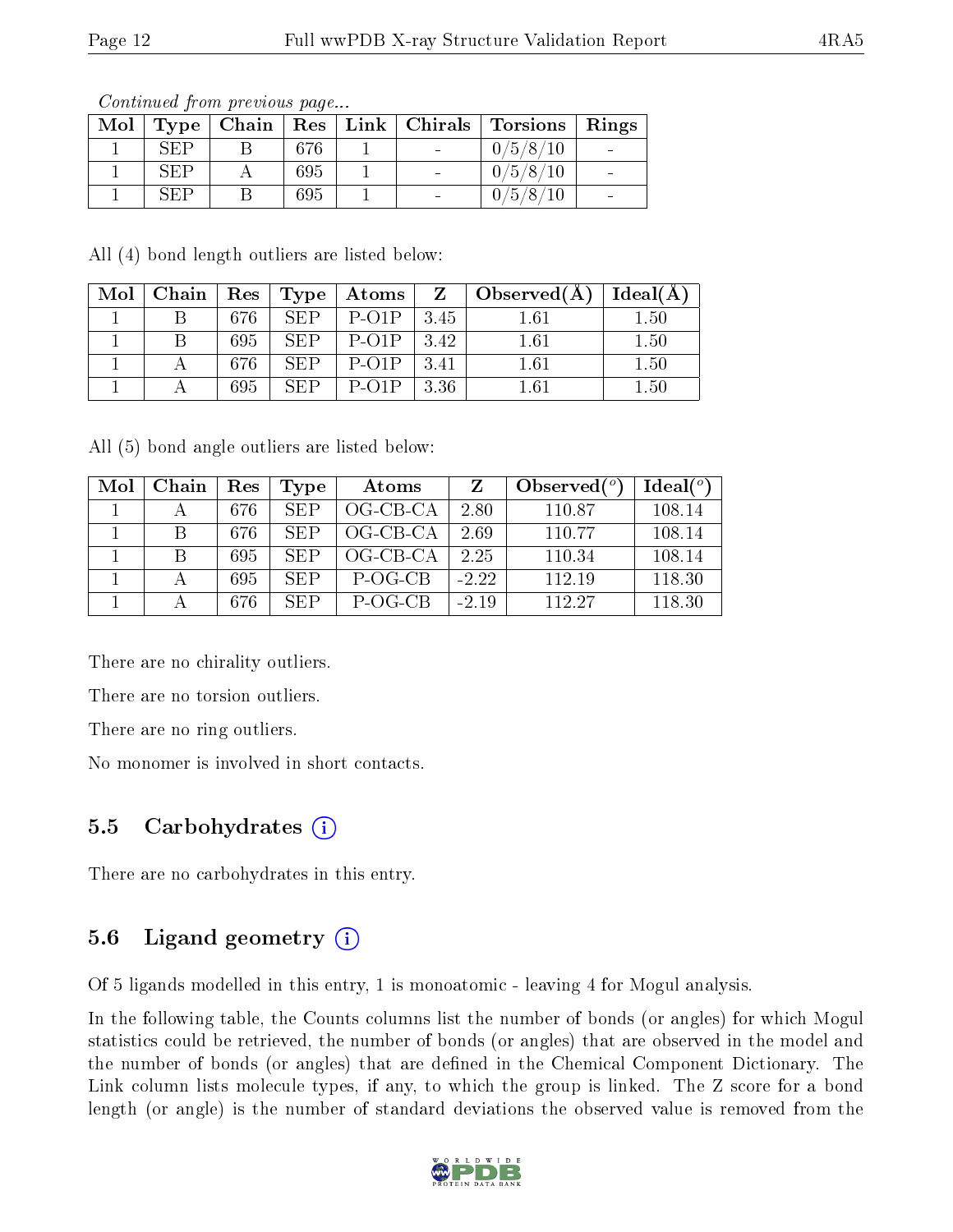| Mol            | Type            | Chain | Res | Link            |            | Bond lengths | Bond angles      |          |      |          |
|----------------|-----------------|-------|-----|-----------------|------------|--------------|------------------|----------|------|----------|
|                |                 |       |     |                 | Counts     | RMSZ         | Z  > 2<br>$\#^1$ | Counts   | RMSZ | Z        |
| 4              | EDO             |       | 804 |                 | 3.3.3      | 0.56         |                  | 2,2,2    | 0.20 |          |
| $\overline{2}$ | 3L <sub>0</sub> |       | 801 | $\qquad \qquad$ | 29, 34, 34 | 0.86         | (3%)             | 32,52,52 | 1.76 | $3(9\%)$ |
| 4              | <b>EDO</b>      |       | 803 |                 | 3,3,3      | 0.53         |                  | 2.2.2    | 0.18 |          |
| $\overline{2}$ | 3L <sub>0</sub> |       | 801 | $\blacksquare$  | 29, 34, 34 | 0.89         | $(3\%)$          | 32,52,52 | 1.84 | $3(9\%)$ |

expected value. A bond length (or angle) with  $|Z| > 2$  is considered an outlier worth inspection. RMSZ is the root-mean-square of all Z scores of the bond lengths (or angles).

In the following table, the Chirals column lists the number of chiral outliers, the number of chiral centers analysed, the number of these observed in the model and the number defined in the Chemical Component Dictionary. Similar counts are reported in the Torsion and Rings columns. '-' means no outliers of that kind were identified.

| Mol | Type            | Chain | $\operatorname{Res}\, \mid$ | Link   Chirals | <b>Torsions</b> | Rings    |
|-----|-----------------|-------|-----------------------------|----------------|-----------------|----------|
|     | <b>EDO</b>      |       | 804                         |                | 0/1/1/1         |          |
|     | 3L <sub>0</sub> |       | 801                         |                | 0/8/50/50       | 0/5/5/5  |
|     | <b>EDO</b>      |       | 803                         |                |                 |          |
|     | 3L <sub>0</sub> |       | 801                         |                | 0/8/50/50       | 10/5/5/5 |

All (2) bond length outliers are listed below:

| Mol |     |                 | $\vert$ Chain $\vert$ Res $\vert$ Type $\vert$ Atoms $\vert$ | $\mathbf{Z}$ | $\vert$ Observed( $\AA$ ) $\vert$ Ideal( $\AA$ ) |     |
|-----|-----|-----------------|--------------------------------------------------------------|--------------|--------------------------------------------------|-----|
|     | 801 | 3L0             | $C4-N7$                                                      | $-2.60$      | l .47                                            |     |
|     | 801 | 3L <sub>0</sub> | $C4-N7$                                                      | $-2.16$      | . 48                                             | -51 |

All (6) bond angle outliers are listed below:

| Mol            | Chain | Res | Type            | Atoms         | Z       | Observed $(°)$ | Ideal $(°)$ |
|----------------|-------|-----|-----------------|---------------|---------|----------------|-------------|
| $\overline{2}$ |       | 801 | 3L <sub>0</sub> | $C16-N18-N19$ | $-6.44$ | 121.56         | 126.89      |
| 2              |       | 801 | 3L <sub>0</sub> | $C16-N18-N19$ | $-5.57$ | 122.29         | 126.89      |
| $\mathcal{D}$  | А     | 801 | 3L <sub>0</sub> | $C25-C9-N7$   | 5.55    | 126.67         | 119.98      |
| $\overline{2}$ | А     | 801 | 3L <sub>0</sub> | $C10$ -C9-N7  | $-5.53$ | 113.50         | 120.91      |
| $\overline{2}$ | B     | 801 | 3L <sub>0</sub> | $C25-C9-N7$   | 4.40    | 125.28         | 119.98      |
| $\overline{2}$ | В     | 801 | 3L <sub>0</sub> | $C10-C9-N7$   | $-4.39$ | 115.03         | 120.91      |

There are no chirality outliers.

All (1) torsion outliers are listed below:

| $\boxed{\text{Mol}$ Chain   Res   Type <sup>+</sup> |     | Atoms             |
|-----------------------------------------------------|-----|-------------------|
|                                                     | 803 | EDO   01-C1-C2-O2 |

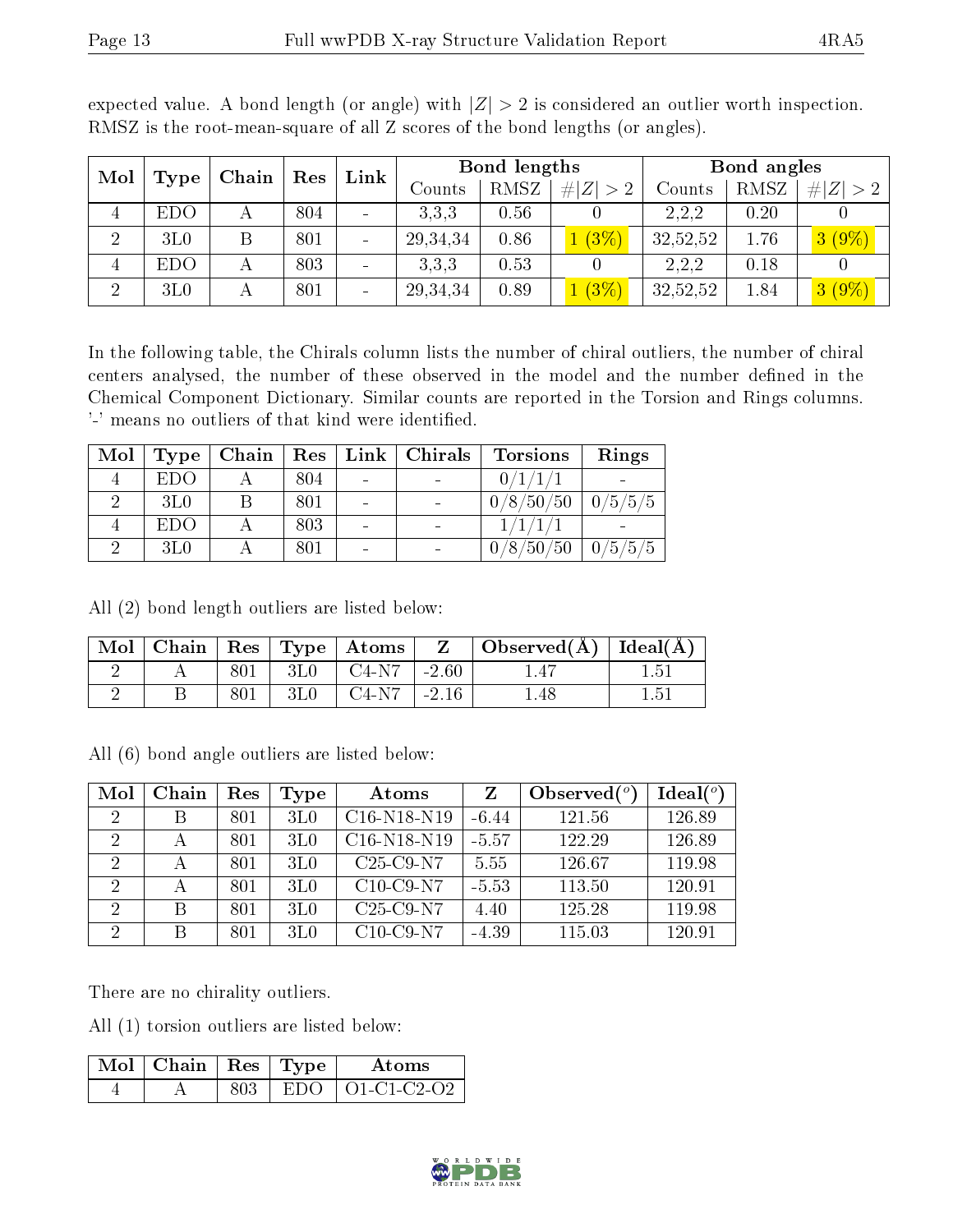There are no ring outliers.

No monomer is involved in short contacts.

The following is a two-dimensional graphical depiction of Mogul quality analysis of bond lengths, bond angles, torsion angles, and ring geometry for all instances of the Ligand of Interest. In addition, ligands with molecular weight > 250 and outliers as shown on the validation Tables will also be included. For torsion angles, if less then 5% of the Mogul distribution of torsion angles is within 10 degrees of the torsion angle in question, then that torsion angle is considered an outlier. Any bond that is central to one or more torsion angles identified as an outlier by Mogul will be highlighted in the graph. For rings, the root-mean-square deviation (RMSD) between the ring in question and similar rings identified by Mogul is calculated over all ring torsion angles. If the average RMSD is greater than 60 degrees and the minimal RMSD between the ring in question and any Mogul-identified rings is also greater than 60 degrees, then that ring is considered an outlier. The outliers are highlighted in purple. The color gray indicates Mogul did not find sufficient equivalents in the CSD to analyse the geometry.



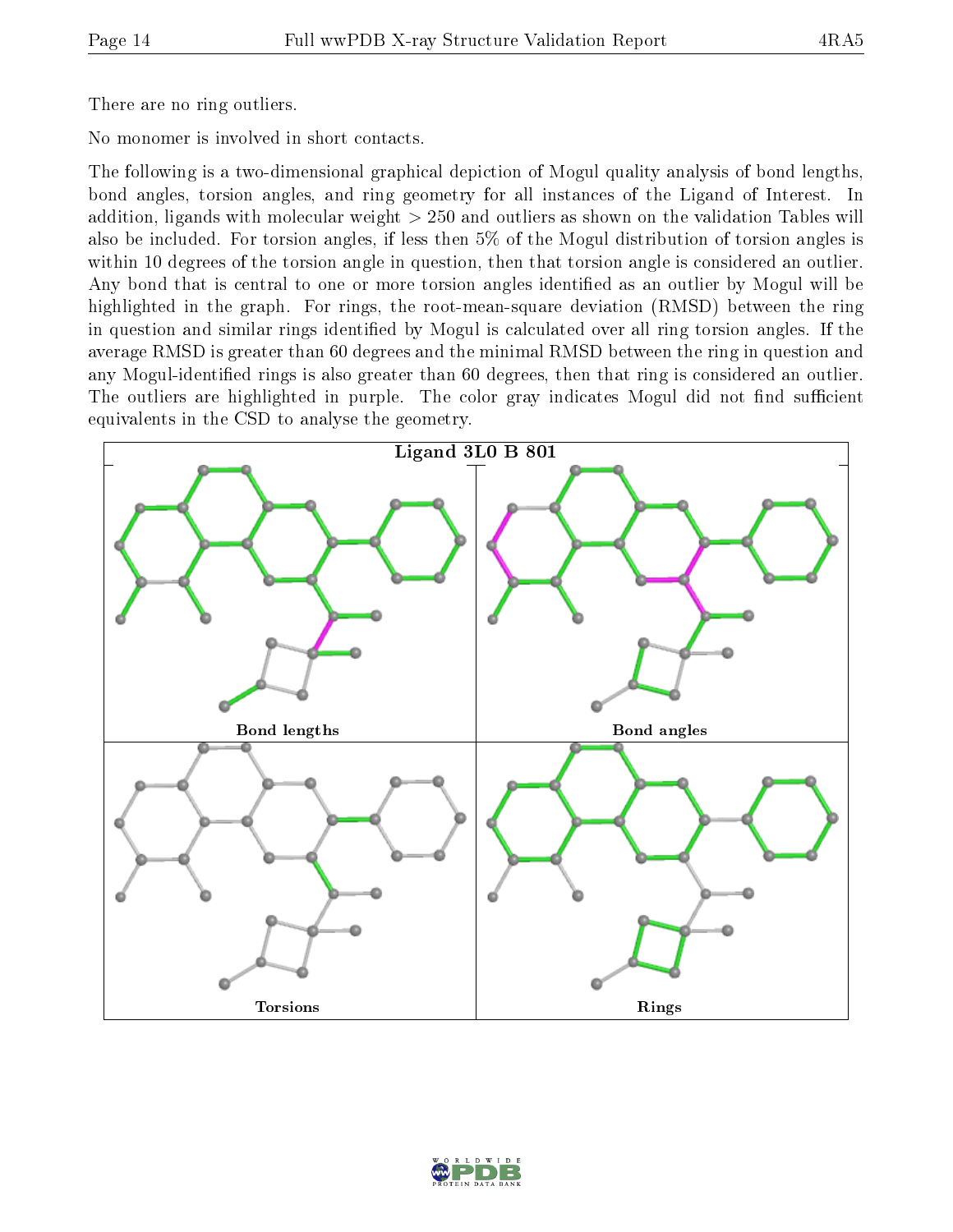

## 5.7 [O](https://www.wwpdb.org/validation/2017/XrayValidationReportHelp#nonstandard_residues_and_ligands)ther polymers (i)

There are no such residues in this entry.

## 5.8 Polymer linkage issues (i)

There are no chain breaks in this entry.

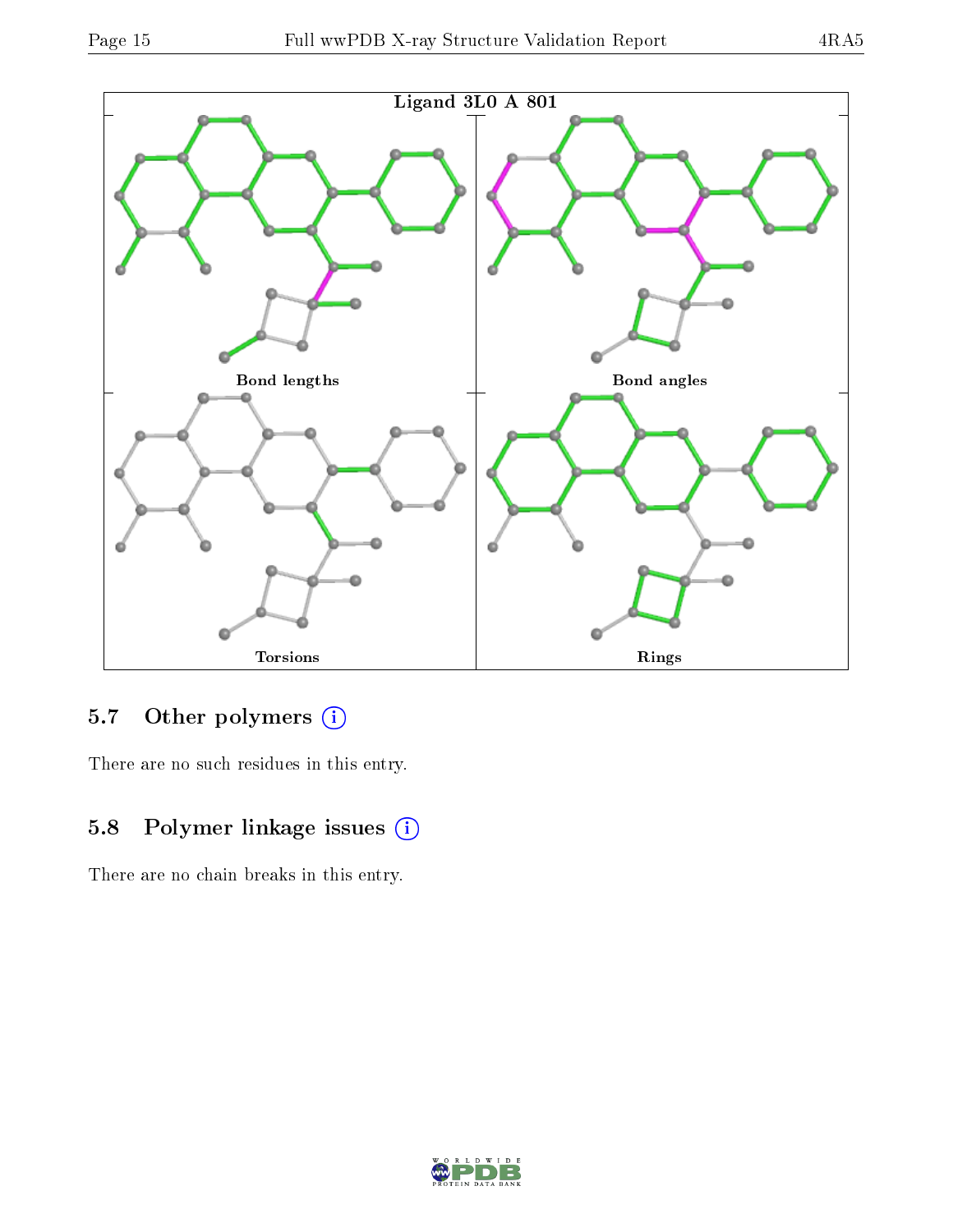## 6 Fit of model and data  $\left( \frac{1}{2} \right)$

## 6.1 Protein, DNA and RNA chains (i)

In the following table, the column labelled  $#RSRZ> 2'$  contains the number (and percentage) of RSRZ outliers, followed by percent RSRZ outliers for the chain as percentile scores relative to all X-ray entries and entries of similar resolution. The OWAB column contains the minimum, median,  $95<sup>th</sup>$  percentile and maximum values of the occupancy-weighted average B-factor per residue. The column labelled ' $Q< 0.9$ ' lists the number of (and percentage) of residues with an average occupancy less than 0.9.

| Mol | Chain | Analysed         | ${ <\hspace{-1.5pt}{\mathrm{RSRZ}} \hspace{-1.5pt}>}$ | $\#\text{RSRZ}\text{>2}$ | $OWAB(A^2)$      | Q <sub>0.9</sub> |
|-----|-------|------------------|-------------------------------------------------------|--------------------------|------------------|------------------|
|     |       | $332/334(99\%)$  | $-0.08$                                               | $1(0\%)$ 94 93           | 37, 54, 89, 119  | $28(8\%)$        |
|     |       | $310/334(92\%)$  | 0.32                                                  | 21 <br>16(5%)<br>27      | 45, 79, 133, 211 | 55 (17%)         |
| All |       | $642/668$ (96\%) | 0.11                                                  | 17 $(2\%)$<br>56<br>50   | 37, 64, 117, 211 | 83 (12\%)        |

All (17) RSRZ outliers are listed below:

| Mol          | ${\bf Chain}$ | $\operatorname{Res}% \left( \mathcal{N}\right) \equiv\operatorname{Res}(\mathcal{N}_{0})\cap\mathcal{N}_{1}$ | Type              | $_{\rm RSRZ}$ |
|--------------|---------------|--------------------------------------------------------------------------------------------------------------|-------------------|---------------|
| $\mathbf{1}$ | Β             | 681                                                                                                          | ALA               | 3.8           |
| $\mathbf{1}$ | B             | 659                                                                                                          | PHE               | 3.7           |
| $\mathbf{1}$ | B             | 685                                                                                                          | SER               | 3.4           |
| $\mathbf{1}$ | Β             | 682                                                                                                          | LEU               | 3.4           |
| $\mathbf{1}$ | B             | 558                                                                                                          | HIS               | 3.2           |
| $\mathbf{1}$ | Β             | 689                                                                                                          | ASN               | 3.1           |
| $\mathbf{1}$ | B             | 699                                                                                                          | PRO               | 3.0           |
| $\mathbf{1}$ | B             | 660                                                                                                          | $\rm{ASP}$        | $2.7\,$       |
| $\mathbf{1}$ | B             | 687                                                                                                          | ASP               | 2.7           |
| $\mathbf 1$  | B             | 700                                                                                                          | $\rm GLY$         | 2.6           |
| $\mathbf{1}$ | B             | 451                                                                                                          | <b>LYS</b>        | 2.4           |
| $\mathbf{1}$ | B             | 684                                                                                                          | ĀŠN               | 2.2           |
| $\mathbf{1}$ | B             | 562                                                                                                          | TRP               | 2.2           |
| $\mathbf{1}$ | B             | 413                                                                                                          | <b>LYS</b>        | 2.2           |
| $\mathbf{1}$ | B             | 380                                                                                                          | PHE               | 2.2           |
| $\mathbf 1$  | А             | 706                                                                                                          | SER               | 2.2           |
| $\mathbf{1}$ | Β             | 446                                                                                                          | $_{\mathrm{CYS}}$ | $2.1\,$       |

## 6.2 Non-standard residues in protein, DNA, RNA chains (i)

In the following table, the Atoms column lists the number of modelled atoms in the group and the number defined in the chemical component dictionary. The B-factors column lists the minimum, median,  $95<sup>th</sup>$  percentile and maximum values of B factors of atoms in the group. The column labelled 'Q< 0.9' lists the number of atoms with occupancy less than 0.9.

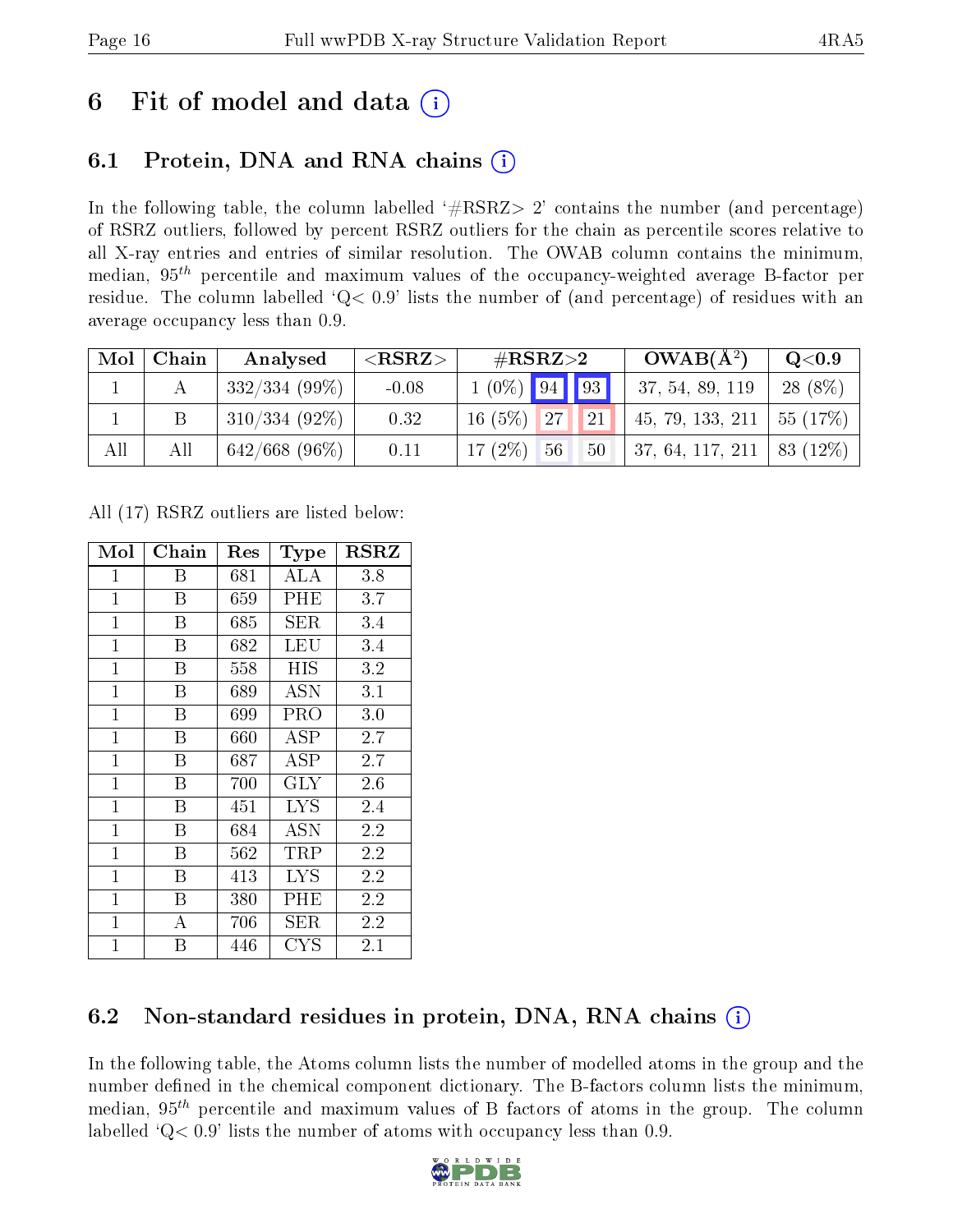| Mol | Type       | Chain | Res | Atoms       | $_{\rm RSCC}$ |      | $\text{RSR} \parallel \text{B-factors}(\AA^2)$ | Q <sub>0.9</sub> |
|-----|------------|-------|-----|-------------|---------------|------|------------------------------------------------|------------------|
|     | <b>SEP</b> |       | 676 | 10/11       | 0.72          | 0.28 | 134, 137, 144, 144                             |                  |
|     | <b>SEP</b> | В     | 695 | $10\, / 11$ | 0.92          | 0.19 | 127.131.136.140                                |                  |
|     | <b>SEP</b> |       | 695 | 10/11       | 0.95          | 0.11 | 65,70,81,83                                    |                  |
|     | <b>SEP</b> |       | 676 | 10/11       | 0.97          | 0.13 | 61, 65, 72, 72                                 |                  |

### 6.3 Carbohydrates  $(i)$

There are no carbohydrates in this entry.

### 6.4 Ligands  $(i)$

In the following table, the Atoms column lists the number of modelled atoms in the group and the number defined in the chemical component dictionary. The B-factors column lists the minimum, median,  $95<sup>th</sup>$  percentile and maximum values of B factors of atoms in the group. The column labelled 'Q< 0.9' lists the number of atoms with occupancy less than 0.9.

| Mol | Type            | Chain | Res | Atoms                | <b>RSCC</b> | <b>RSR</b> | <b>B</b> -factors( $\overline{A^2}$ ) | Q <sub>0.9</sub> |
|-----|-----------------|-------|-----|----------------------|-------------|------------|---------------------------------------|------------------|
|     | EDO             |       | 804 | 4 / 4                | 0.78        | 0.62       | 61,65,65,67                           |                  |
| ۰.) | NΑ              |       | 802 |                      | 0.85        | 0.38       | 59, 59, 59, 59                        |                  |
|     | EDO             |       | 803 | /4<br>4 <sub>1</sub> | 0.87        | 0.62       | 73, 74, 75, 75                        |                  |
| 2   | 3L <sub>0</sub> |       | 801 | 30/30                | 0.92        | 0.26       | 71,75,80,80                           |                  |
|     | 3L <sub>0</sub> |       | 801 | 30/30                | 0.95        | 0.17       | 37, 47, 57, 58                        |                  |

The following is a graphical depiction of the model fit to experimental electron density of all instances of the Ligand of Interest. In addition, ligands with molecular weight  $> 250$  and outliers as shown on the geometry validation Tables will also be included. Each fit is shown from different orientation to approximate a three-dimensional view.

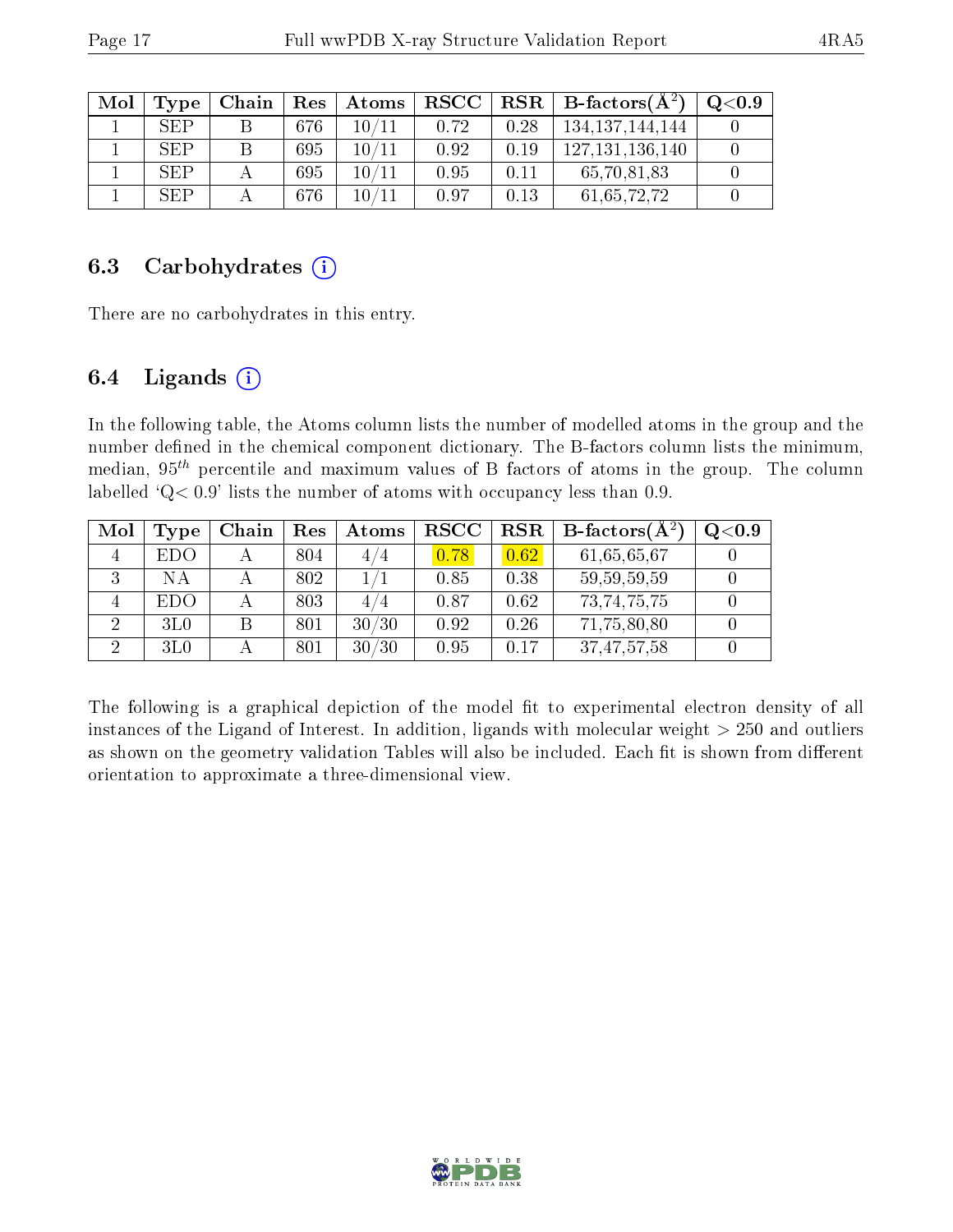